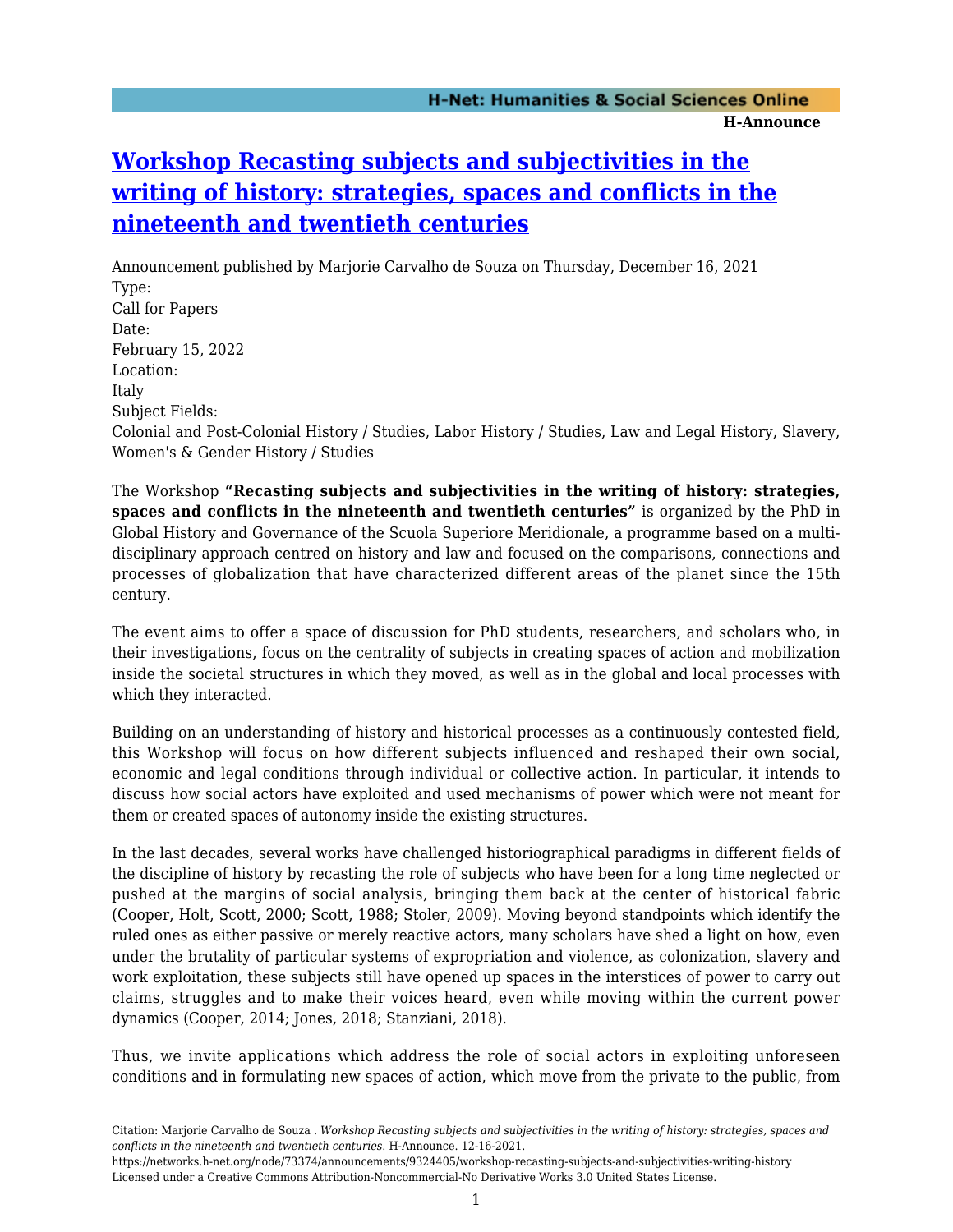## **H-Net: Humanities & Social Sciences Online**

#### **H-Announce**

the individual to the collective. We prioritize contributions focusing on how individuals and groups have exploited the crucial transformations and dis-junctures of forms of power, institutions, and juridical systems which shaped the nineteenth and twentieth centuries. In particular, the processes of abolition and emancipation, imperial reorganizations, decolonization, and recognition of individual and collective rights.

We welcome contributions based on different geographical contexts which address one or more of the following guiding questions:

- How did individual and collective subjects use and strategically exploit these shifts in nineteenth and twentieth century legal and political frameworks to open up possibilities for the improvement of their own conditions?

- How did individual and collective subjects challenge or redefine the "rules of the game" at the intersection of global and local processes?

- How did processes of exchange, circulation and contamination influence subjects' routes of action in their local dimension?

- How were existing hierarchies based on gender and race contested, reshaped or exploited in order to create spaces of emancipation or political action?

The Workshop will combine presentations and discussion of the participants' papers with key-note lectures held by Professor Rebecca Scott (University of Michigan), and two other speakers who are still to be announced. Please submit your paper proposal (title, maximum 500-words abstract bibliography excluded, current affiliation and a short CV, of maximum 1 page) to [recastingsubjects@gmail.com](mailto:recastingsubjects@gmail.com) by **February 15th, 2022.** Subject: Workshop: Recasting subjects and subjectivities in the writing of history. Abstracts will be selected by **March 15th, 2022,** and researchers will be asked to send a paper (max 6.000 words - bibliography excluded) by May 15th, 2022, in order to pre circulate them among the participants and the keynote speakers.

The Workshop will be hosted in Naples from the **22nd until the 24th of June 2022,** and the Scuola Superiore Meridionale will cover accommodation for all participants and, upon request, partial reimbursement for travel expenses for the participants who do not have other funding. Due to the ongoing COVID-19 pandemic, which could result in travel and assembly restrictions, the dates might change. Also, travel requirements to enter Italy are changing: selected participants are required to check the rules before traveling to Italy. At the moment, to enter the university premises, participants must show an EU accepted vaccination certificate, or a negative test received in the last 48 hours.

For further information about the Summer School, please contact the organizers: Anna Nasser ([anna.nasser@unina.it\)](mailto:anna.nasser@unina.it) and Marjorie Carvalho de Souza [\(marjorie.carvalhodesouza@unina.it](mailto:marjorie.carvalhodesouza@unina.it)).

**Organizing and scientific committee:** Daniela Luigia Caglioti, Marjorie Carvalho de Souza, Olindo De Napoli, Anna Nasser, Alessandro Stanziani

Citation: Marjorie Carvalho de Souza . *Workshop Recasting subjects and subjectivities in the writing of history: strategies, spaces and conflicts in the nineteenth and twentieth centuries*. H-Announce. 12-16-2021.

https://networks.h-net.org/node/73374/announcements/9324405/workshop-recasting-subjects-and-subjectivities-writing-history Licensed under a Creative Commons Attribution-Noncommercial-No Derivative Works 3.0 United States License.